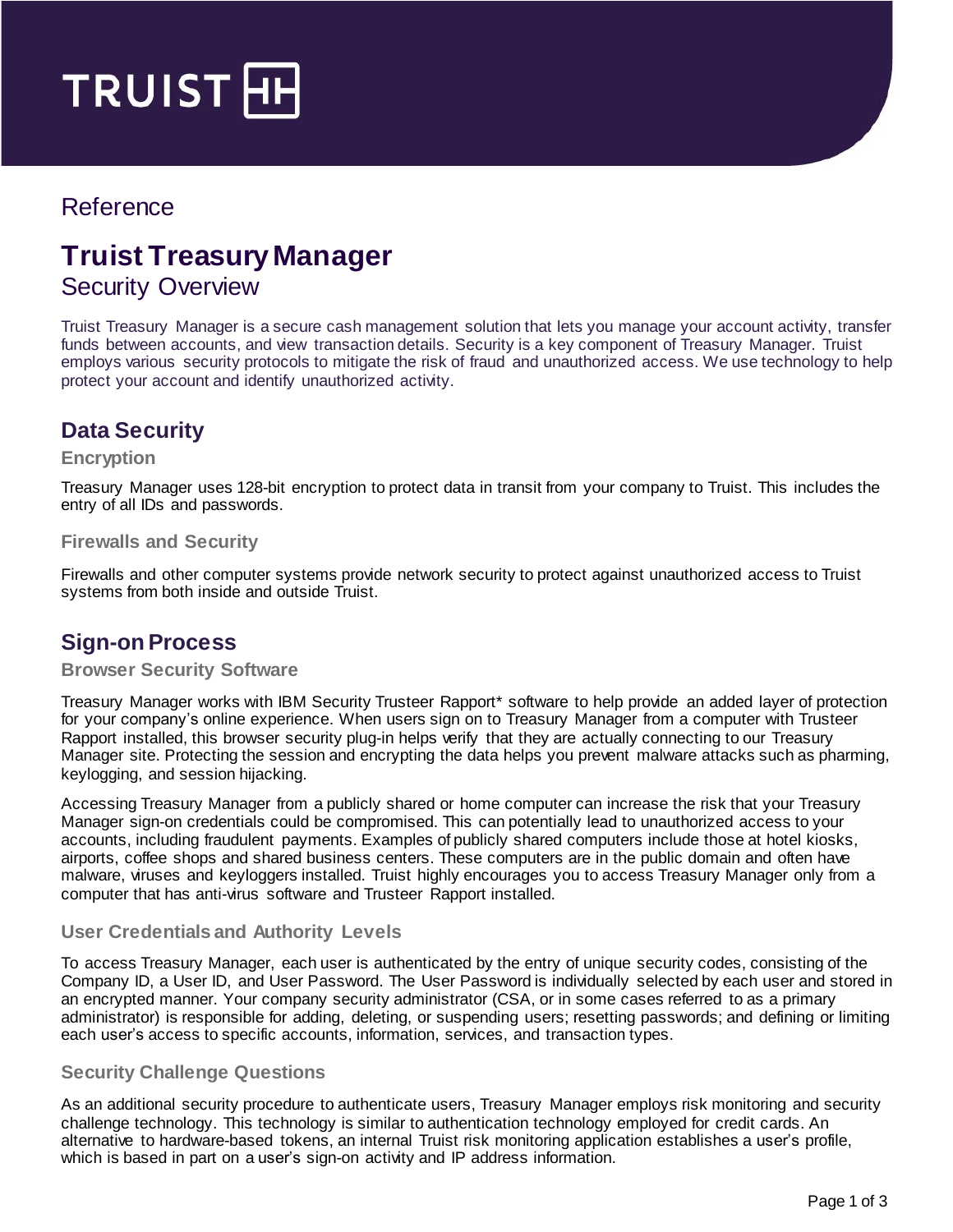When a user first accesses Treasury Manager, the user is prompted to select challenge questions and answers. Users are prompted to answer the selected questions in the event the Truist risk monitoring application detects what it identifies as uncharacteristic sign-on behavior, based on the user's profile. For example, a user who typically works in the main office but signs on from a workstation in another office may be prompted by a challenge question to help authenticate the user's identity.

### **Time Out**

Treasury Manager will time out and suspend access if a session is idle for more than 30 minutes. Access can be regained by re-entering user credentials.

# **Security Administration and User Entitlements**

### **Audit Reports by User Profile**

To help address internal security audit requirements, the company security administrator has access to detailed User Profile and User Activity Reports. The User Profile Report provides detail about a user's entitlements, including services, accounts and payment and approval limits. The User Activity Report includes detailed information about the daily activity audit log for each user. This includes payment and template creation, approvals, deletions, and positive pay exception decisions. These reports can be exported and saved for audit reporting purposes.

### **Dual Approval and Segregation of Duties**

Transaction-initiation services, such as account transfers, ACH payments, and wire transfers, all provide for dual approval, meaning one user would initiate a transaction, but a different user would approve the transaction for release. By segregating duties, you can reduce the risk of compromised sign-on credentials, which could lead to unauthorized access. Dual approval is strongly recommended for initiation of transactions, whether they are internal account transfers or ACH or wire transfer transactions.

### **Dual Administration**

To help prevent unauthorized access to Treasury Manager, Truist highly recommends dual approval over the single security administrator function. With this control in place, tasks such as setting up new users, making changes to passwords, and entitling user access to services and accounts go into a pending status after being entered. Another CSA's authority is required to approve those changes before they take effect.

# **ACH Origination Security**

The Treasury Manager ACH service allows you to originate ACH debits and credits through the creation of templates, file import or one time payments. This service provides several important security features, including:

- Dual approval of ACH batches, ACH File Upload, or individual ACH transactions
- Approval limits by user and ACH transaction types
- Confidential batches to limit specific users from seeing information such as payroll data
- The Preferred Recipient List to help control access to sensitive recipient information